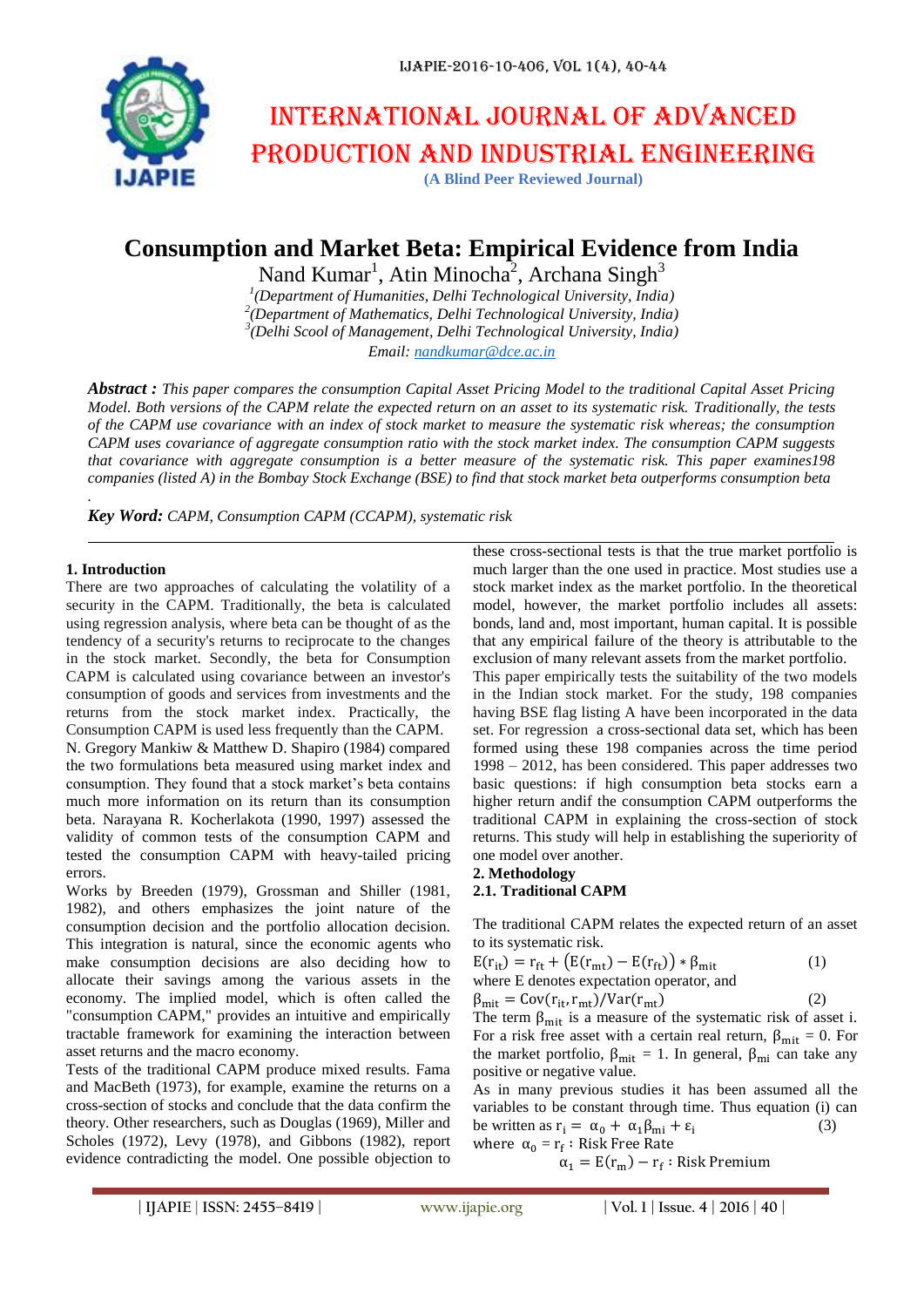$r_i$ :  $\varepsilon_i$ : error =  $r_i - E(r_i)$ 

The model thus relates the return on asset i to its systematic  $risk\beta_{mi}$ .

Although,  $\beta_{mi}$  for every stock is not directly observable, the data available on the BSE website has been used to solve equation (3).

#### **Consumption CAPM**

Breeden in 1979 derived a simple expression on how rates of return on assets depend on aggregate consumption. The result of his paper is:

$$
r_{i} = \alpha_{0} + \alpha_{2} \beta_{ci} + \varepsilon_{i} \quad (4)
$$
  
where 
$$
\beta_{ci} = Cov \left( r_{it} \frac{c_{t+1}}{c_{t}} \right) / Cov \left( r_{mt} \frac{c_{t+1}}{c_{t}} \right)
$$
  
(5)

where  $c_t$  is consumption in t period

As in the traditional CAPM, the model thus relates the return on asset i to its systematic risk  $\beta_{ci}$ . For a risk free asset with a certain real return,  $\beta_{ci} = 0$ . In general,  $\beta_{ci}$  can take any positive or negative value.

Since, the CCAPM is not frequently used for pricing one's security, the value of  $\beta_{ci}$  is not available easily. For calculating  $\beta_{ci}$ , the Annual Household Consumption of India from 1998-2012 as a proxy for individual's consumption and BSE Sensex returns as  $r_{mt}$  has been used.

The two models (equation 3 and 4) have been clubbed to regress the return on asset i on both market beta as well as consumption beta. Therefore, return on asset i can be estimated as:

$$
r_i = \alpha_0 + \alpha_1 \beta_{mi} + \alpha_2 \beta_{ci} + \varepsilon_i \tag{6}
$$

The usefulness of the two models in the Indian market context can be interpreted using the above regression.

In all the above regressions (equations 3, 4 and 6) the constant term  $(\alpha_0)$  has the same interpretation. For a risk free asset all the risk measures are equal to zero. The coefficients of systematic risks can also be easily interpreted. Each CAPM implies that the coefficient of each of the beta is the spread between the market return and the risk-free return  $(E(r_m) - r_f)$ .

#### **3. Data sources**

For the study, a cross-section of 198 flag A companies listed on the BSE index has been considered from the year 1998- 2012 to calculate returns on each stock. The return is from the end of the previous year to the end of the year for which the return is being calculated. The return on a stock is not available readily. The basic definition of return on stock has been used for calculations.

$$
p_{t-1}]*100
$$

 $r_i(in \%) = [(p_t - p_{t-1} + y_t * p_{t-1})]$  $\frac{1}{2}$  \* 100 (7) where,  $p_t - p_{t-1}$ : change in stock prices

in year t

y<sub>t</sub>: yearly dividend yield

on a stock

The data on stock prices and yield for all the companies is readily available on the BSE website from which the returns on stocks for a particular year have been computed. For computing the average return for the 15 year time period simple compounding has been considered:

 $(1 + r_{i1998})(1 + r_{i1999})$  ...  $(1 + r_{i2012}) = (1 + r_{iavg})^15$  (8) The data on market beta is easily available on the BSE website. Simple algebraic mean over our time period has been used to calculate average market beta  $\beta_{\text{miaye}}$  of a stock i.

For calculating  $\beta_{ci}$ , the data on Annual Household Consumption for the concerned time period is taken from Index Mundi website, and market returns (return on BSE Sensex) over the years is taken from BSE website. The factor  $\frac{c_{t+1}}{c_{t+1}}$  is computed; its covariance with  $r_{it}$  is calculated for the  $c_t$ numerator of equation (5), and its covariance with  $R_{mt}$  is calculated for the denominator of the same equation.All these calculations have been performed using Microsoft Excel.

#### **4. Results**

On obtaining the data and compiling the excel sheet, various regressions of different models are performed using STATA 13.

- **4.1.** The mean, median and standard deviation of all the variables, i.e., returns  $(r_i)$ , market beta  $(\beta_{mi})$  and consumption beta  $(\beta_{ci})$  are computed. Correlations of different variables with each other are also computed. Summary of the data is present in Table 1.1. It can be clearly observed that while stock market beta is positively correlated with the returns, the consumption beta is negatively related. This suggests that stocks that tend to be risky from one model do not tend to be risky from the other model. Also, we observe that risk measures aren't highly correlated (-0.2).
- **4.2.** A primary implication of any CAPM is that a stock with higher systematic will give a higher average return. To analyze this, we regress equation (3) to find OLS estimates. From data in Table 2 we can see that the Breusch-Pagan / Cook-Weisberg test and the White's test gave significant values of the test statistics (Prob >  $\chi$ 2 = 0.5922 and Prob >  $\chi$ 2 = 0.8050 respectively) thus failing to reject the null hypothesis. Thus, we can conclude that there is no Heteroskedasticity is present in the model. Since no heteroskedasticity is present, OLS estimates will be unbiased and consistent. The important values of the regression is give in Table 2 from which, a positive relation is observed between returns and market beta (Coefficient of  $\beta_{mi}$  ( $\alpha_1$ ) = 15.87972). Further, the estimated constant, which is the risk free rate, is insignificantly different from 3-4 percent risk free rate in India. From the t-values, it can be seen that  $\alpha_0$  is not significant and  $\alpha_1$  is quite significant. Also, the F-test  $(Prob > F = 0.0252)$  shows that the model is also significant. The results from the traditional CAPM model are consistent with the theory, which shows that it is a good model.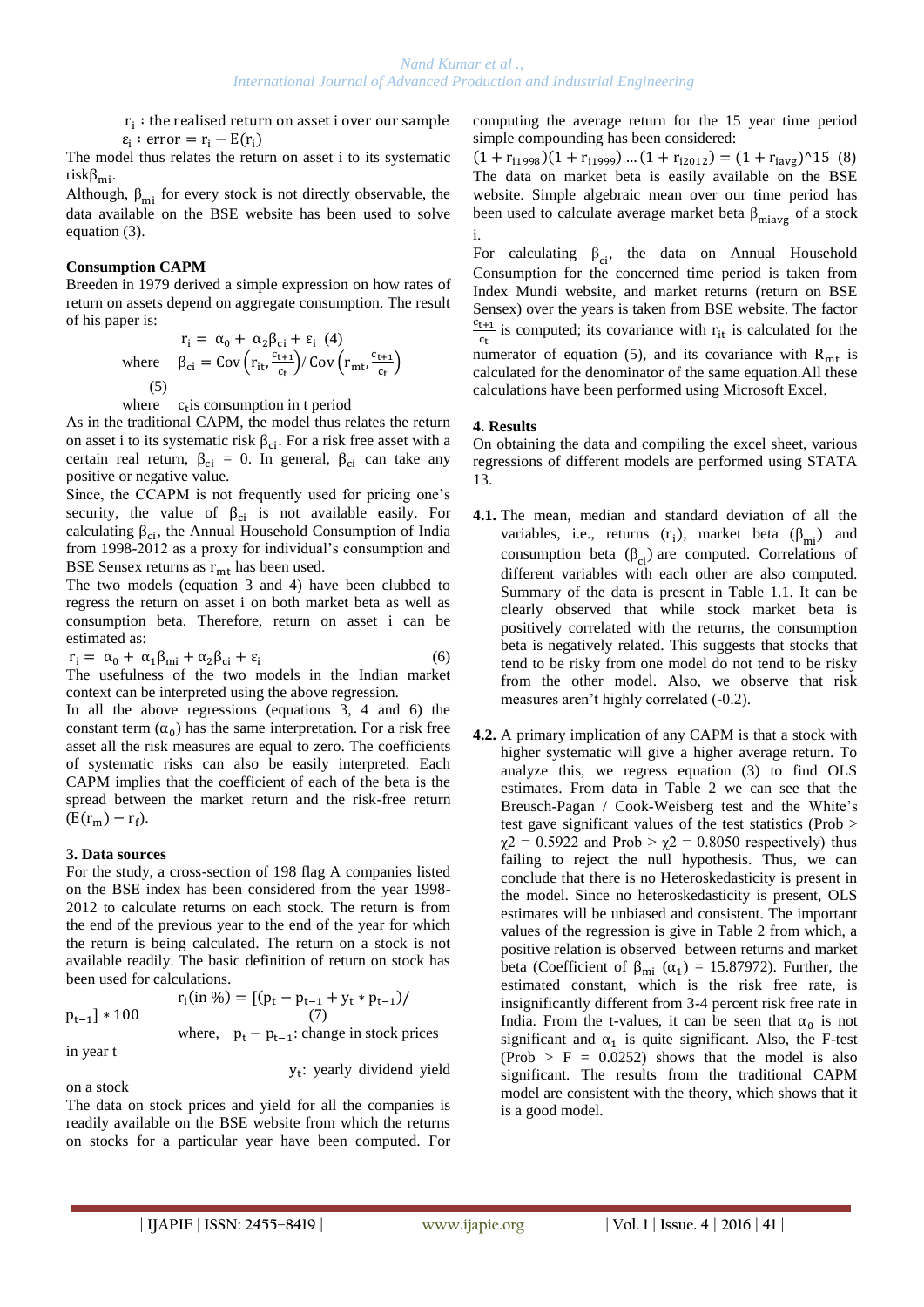|                           | $r_i$    | $P_{\text{mi}}$ | $\mathsf{P}_{\text{C}^{\text{I}}}$ |
|---------------------------|----------|-----------------|------------------------------------|
|                           |          |                 |                                    |
| Mean                      |          |                 |                                    |
|                           | 12.13624 | 0.965343831     | $-0.02307$                         |
| Median                    |          |                 |                                    |
|                           | 3.380197 | 0.963636364     | $-0.01048$                         |
| <b>Standard Deviation</b> |          |                 |                                    |
|                           | 15.78318 | 0.273426174     | 0.360205                           |

#### **Table 1.1: Descriptive Statistics**

#### **Table 1.2: Correlation Matrix**

|                       | r,         | ۲mi            | Ρ <sub>ci</sub> |
|-----------------------|------------|----------------|-----------------|
| r <sub>i</sub>        |            | 0.219522       | $-0.25131$      |
| $\upbeta_{\text{mi}}$ | 0.219522   |                | $-0.201325541$  |
| $P_{\rm ci}$          | $-0.25131$ | $-0.201325541$ |                 |

 $r_i$  = Average Return  $\beta_{mi}$  = Market Beta  $\beta_{ci}$  = Consumption Beta

#### **Table 2: Summary of Regression**  $\mathbf{r_i} = \alpha_0 + \alpha_1 \beta_{\text{mi}} + \varepsilon_i$ **OLS Estimates** Number of  $obs = 104$  R-squared  $= 0.0482$

 $F(1, 102) = 5.16$  Adj R-squared = 0.0389 Prob

| $100 > F = 0.0252$      |                         |                      |                 |           |  |
|-------------------------|-------------------------|----------------------|-----------------|-----------|--|
| return                  | Coef.                   | Std. Err.            |                 | Signf.    |  |
| market beta<br>constant | 15.87972<br>$-2.072545$ | 6.987801<br>6.435718 | 2.27<br>$-0.32$ | yes<br>no |  |

------------------------------------------------------------------------------------------------------------

#### **Breusch-Pagan / Cook-Weisberg test for heteroskedasticity**

Variables: fitted values of return  $\text{Prob} > \text{chi2} = 0.5922$ 

**White's test** for Ho: homoskedasticity

against Ha: unrestricted heteroskedasticity

**4.3.** The relation between the returns and consumption beta is analysed using OLS. From Table 3,it can be seen that the Breusch-Pagan / Cook-Weisberg and the White's test results show that there is no significant evidence to reject the null hypothesis. Therefore, it can be concluded that there is no Heteroskedasticity in the model and OLS will give unbiased and consistent estimators. When estimating using OLS, the results are very different from what is expected from theory. The coefficient of constant

Ho: Constant variance chi2 (1) =  $0.29$ 

chi2(2) =  $0.43$  Prob > chi2 =  $0.8050$ 

term in Table 3 is very large  $(\alpha_0 = 11.15892)$  as compared to risk-free rate in real world and is insignificant. Furthermore, the coefficient of consumption beta  $(\alpha_2)$  comes out to be negative which suggests that the riskier security will lead to lower returns. Also, the F-test (Prob.  $>$  F = 0.4119) tells that the model is not okay.Unlike the results for the traditional CAPM, the results here provide no support for the theory.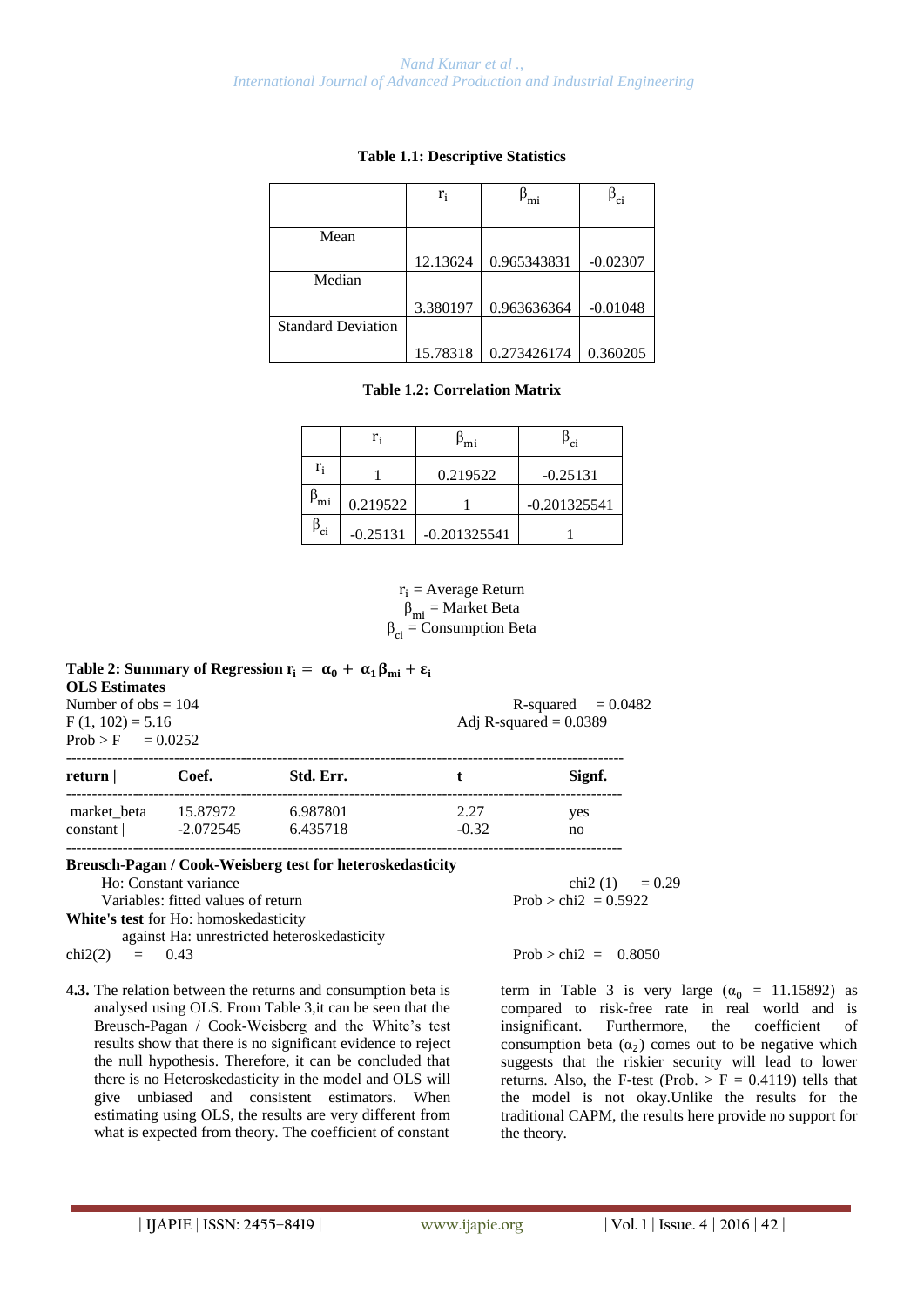## **Table 3: Summary of Regression**  $\mathbf{r_i} = \alpha_0 + \alpha_2 \beta_{ci} + \varepsilon_i$ **OLS Estimates**

 $Prob > F = 0.4119$ 

Number of  $obs = 108$  R-squared  $= 0.0064$  $F(1, 106) = 0.68$  Adj R-squared = -0.0030

| return                 | Coef.                 | Std. Err.            |                 | Signf.    |
|------------------------|-----------------------|----------------------|-----------------|-----------|
| consm beta<br>constant | -3.322217<br>11.15892 | 4.032714<br>1.425514 | $-0.82$<br>7.83 | no<br>yes |
|                        |                       |                      |                 |           |

**Breusch-Pagan / Cook-Weisberg test for heteroskedasticity** 

Ho: Constant variance chi2 (1) =  $0.36$ 

Variables: fitted values of return  $\text{Prob} > \text{chi2} = 0.5461$ **White's test** for Ho: homoskedasticity

against Ha: unrestricted heteroskedasticity

**4.4.** Finally equation (6) is regressed using OLS estimates. The values in Table 4 compare the consumption beta with market beta. TheBreusch-Pagan / Cook-Weisberg the White's test results show that there is no Heteroskadasticity present in the model. The results from Table 4 do not support the consumption beta at all. The

chi2(2) =  $0.54$  Prob > chi2 =  $0.7629$ 

coefficient of Consumption beta is not significant (t=- 0.47) and is negative. The coefficient of market beta is significant. Also, coefficient of market beta is positive. The market gives higher returns to more risky security, and a good proxy for systematic risk appears to be market beta as compared to consumption beta.

| Table 4: Summary of Regression $r_i = \alpha_0 + \alpha_1 \beta_{mi} + \alpha_2 \beta_{ci} + \epsilon_i$ |                                                     |
|----------------------------------------------------------------------------------------------------------|-----------------------------------------------------|
|                                                                                                          |                                                     |
|                                                                                                          |                                                     |
|                                                                                                          |                                                     |
|                                                                                                          |                                                     |
|                                                                                                          | $R$ -squared $= 0.0939$<br>Adj R-squared $= 0.0713$ |

| return      | Coef.       | Std. Err. |         |     | Signf. |
|-------------|-------------|-----------|---------|-----|--------|
| market beta | 20.55658    | 7.286611  | 2.82    | yes |        |
| consm beta  | $-2.085106$ | 4.426675  | $-0.47$ | no  |        |
| constant    | $-6.530678$ | 6.561786  | $-1.00$ | no  |        |

#### **Breusch-Pagan / Cook-Weisberg test for heteroskedasticity**

Variables: fitted values of return  $\text{Prob} > \text{chi2} = 0.3174$ 

**White's test** for Ho: homoskedasticity

against Ha: unrestricted heteroskedasticity

#### **5. Conclusion**

The results from this paper show that traditional CAPM model is a good model for relating returns on stocks to its systematic risk, market beta. A stock market's beta contains much more information on its return than its consumption beta. Thus, the evidence from the study shows that traditional CAPM outperforms Consumption CAPM in the context of Indian stock market.

#### **References**

[1] Breeden, Douglas, 1979, An Intertemporal Asset Pricing Model withStochastic Consumption and Investment, Journal of FinancialEconomics 7, pp. 265—296.

Ho: Constant variance chi2 (1) =  $1.00$ 

chi2(2) = 8.81 Prob > chi2 = 0.1167

- [2] Douglas, George W., 1969, Risk in the Equity Markets: An Empirical Appraisal of Market Efficiency, Yale Economic Essays IX, pp. 3—Ii5.
- [3] Fama, Eugene F. and J.D. MacBeth, 1973, Risk, Return and Equilibrium: Empirical Tests, Journal of Political Econor 81, pp. 607—636.
- [4] Gibbons, Michael R., 1982, Multivariate Tests of Financial Models: A New Approach, Journal of Financial Economics 10, pp. 3—27.
- [5] Grossman, Sanford J. and Robert Shiller, 1981, The Determinants of the Variability of Stock Market Prices, American Economic Review 71, No. 2, pp. 222—227.
- [6] Grossman, Sanford J. and Robert Shiller, 1982,